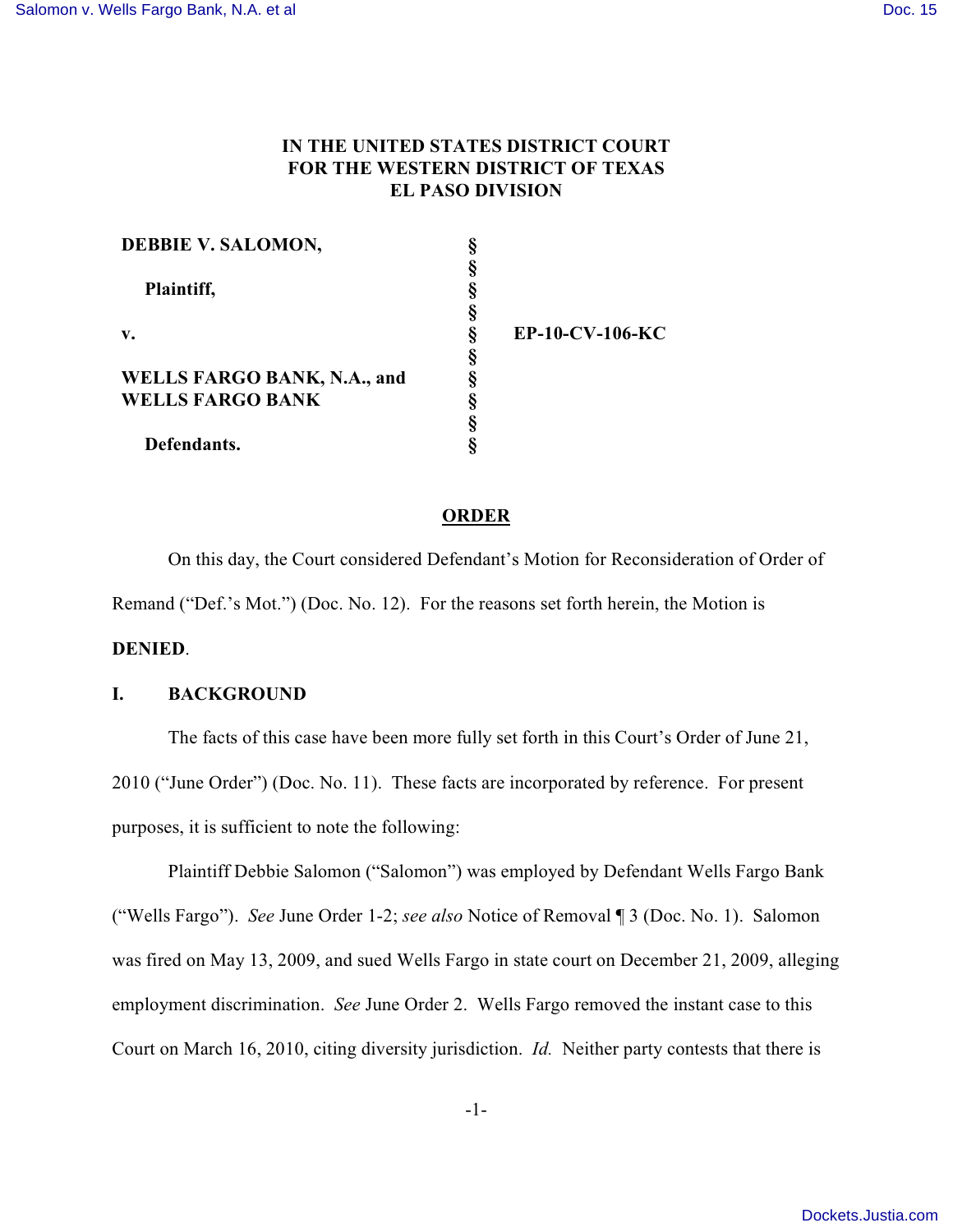complete diversity of citizenship between the parties and that the amount in controversy exceeds the jurisdictional minimum. *Id*. at 3. However, Salomon moved to remand claiming that Wells Fargo's removal was untimely because it was done more than thirty days from the filing of the complaint. *Id.* at 3-5. Wells Fargo responded by arguing that its removal was timely, because the time for removal began only when Salomon provided a discovery response spelling out her damages calculations in some detail. *Id.* Wells Fargo contends that Salmon's complaint did not adequately reveal on its face the amount in controversy, and so should not be deemed to have started the removal clock's countdown. *Id.* After examining conflicting precedents on the question of how to evaluate a complaint which does not contain a specific numerical damages allegation, for the purposes of ascertaining an amount in controversy in diversity jurisdiction cases, the Court agreed with Salomon and ordered the case remanded to state court. *Id.* at 5-13.

On June 30, 2010, Wells Fargo filed a Motion for Reconsideration of Order of Remand re-urging its argument that Salomon was required to specifically allege the damages amount in her initial pleadings if the amount in controversy is to be considered facially apparent, and that she failed to do so, thus rendering Wells Fargo's removal timely. *See generally* Def.'s Mot. On July 1, 2010, Salomon filed a Response to Defendant's Motion for Reconsideration alleging that the court is statutorily barred from reviewing its remand order. Plaintiff's Response ("Pl.'s Resp.") (Doc. No. 13). That same day, Wells Fargo filed a Reply arguing that the court is not barred from reviewing its remand order until it mails a copy of the order to the clerk of the state court. *See* Defendant's Reply ("Def.'s Reply") (Doc. No. 14).

-2-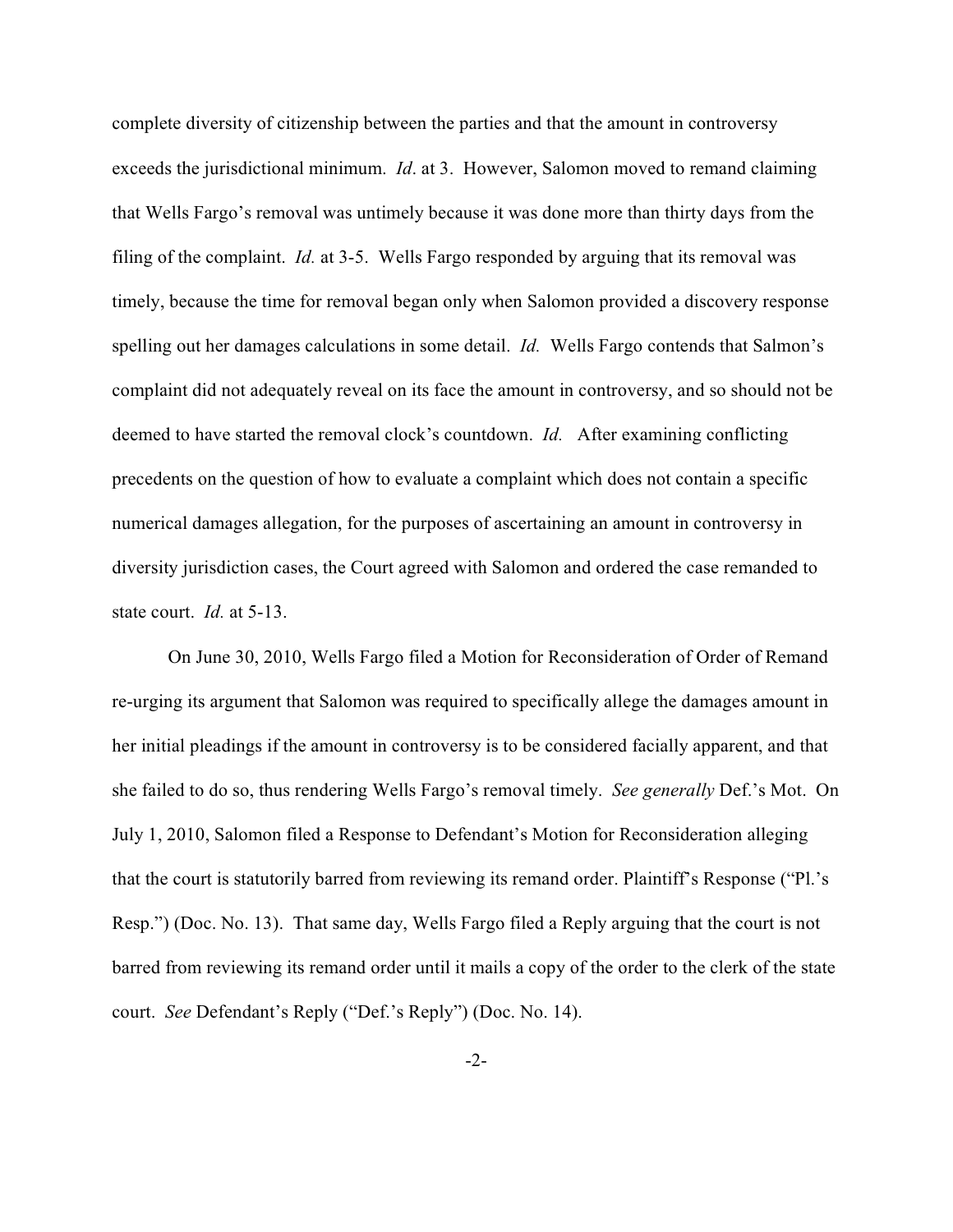#### **II. DISCUSSION**

#### **A. Power to Review a Remand Order**

The first issue before the Court is whether the Court's remand order is reviewable. Plaintiff contends that any type of judicial review is foreclosed by 28 U.S.C. § 1447(d), which states that "[a]n order remanding a case to the State court from which it was removed is not reviewable on appeal or otherwise." Pl.'s Resp. 2. Defendant argues that the remand order is reviewable until this Court mails a copy of the remand order to the clerk of the state court. Def.'s Reply 1. The Court finds Defendant's argument to be correct. This court retains jurisdiction to review an order to remand until it mails a copy of the order to the clerk of the state court. *See* 28 U.S.C. § 1447(c) ("A certified copy of the order of remand shall be mailed by the clerk to the clerk of the State court. The State court may thereupon proceed with such case."); *Browning v. Navarro*, 743 F.2d 1069, 1078-79 (5th Cir. 1984) ("The federal court is completely divested of jurisdiction once it mails a certified copy of the order to the clerk of the state court."); *Bucy v. Nev. Constr. Co.*, 125 F.2d 213, 217 (9th Cir. 1942) (stating that a remand order is executed when it is filed by the clerk of the state court, for the order is not selfexecuting). The Court has not yet mailed the order in this case thus, the Court has the power to review its remand order. *Id*.

#### **B. Motion for Reconsideration**

#### **1. Standard**

Motions for reconsideration are not explicitly provided for by the Federal Rules of Civil Procedure but are often treated as either Rule 59(e) motions to alter or amend judgment, or as

-3-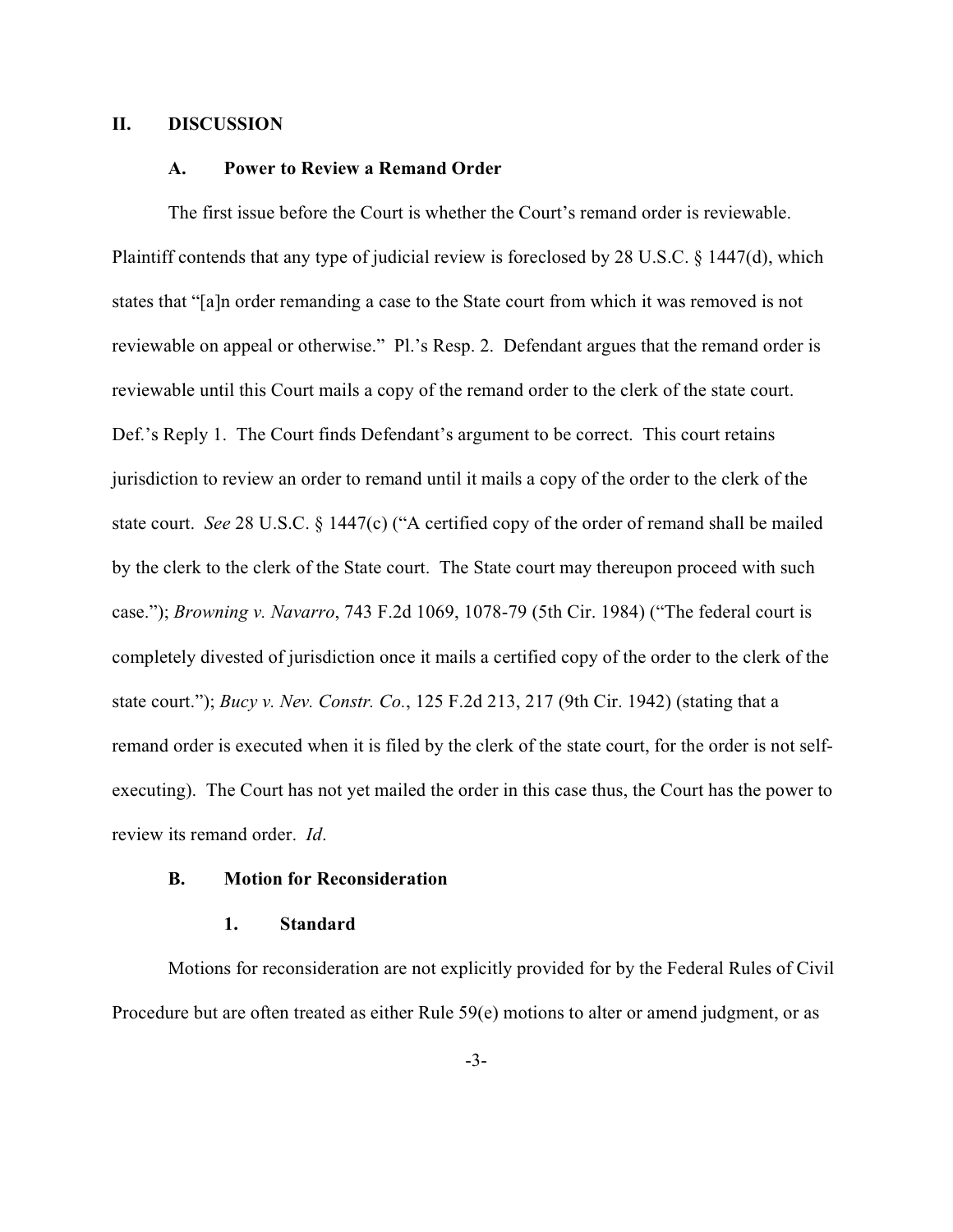Rule 60(b) motions for relief from a judgment or order. *See, e.g.*, *Hamilton Plaintiffs v. Williams Plaintiffs*, 147 F.3d 367, 371 n.10 (5th Cir. 1998)*; Broyles v. Texas*, 643 F. Supp. 2d 894, 897 (S.D. Tex. 2009). The motion is considered a Rule 59(e) motion if filed within ten days of a judgment or order, or a Rule 60(b) motion if filed after ten days. *Broyles*, 643 F. Supp. 2d at 897.

 A motion to reconsider is not intended to be a regular avenue of relief. Indeed, district court opinions "are not intended as mere first drafts, subject to revision and reconsideration at a litigant's pleasure." *Crouch v. J.C. Penney Corp.*, 564 F. Supp. 2d 636, 640 (E.D. Tex. 2008) (citation omitted). A rule 59(e) motion can only succeed if the movant establishes (1) manifest error; (2) newly discovered evidence that can be used to raise arguments that could not have been raised before the judgment or order was issued; or (3) a change in the pertinent law. *Broyles*, 643 F. Supp. 2d at 897-98. A court can grant a rule 60(b) motion due to (1) mistake or neglect; (2) discovery of new evidence, (3) misconduct of the opposing party; (4) the judgment being void; (5) the judgment being satisfied; or (6) other reasons justifying relief. *See* Fed. R. Civ. P. 60(b); *Steverson v. GlobalSantaFe Corp*., 508 F.3d 300, 303 (5th Cir. 2007). The elements needed to succeed on a Rule 59(e) or Rule 60(b) motion are not easy to satisfy. *See Edward H. Bohlin Co. v. Banning Co.*, 6 F.3d 350, 355 (5th Cir. 1993) (pertaining to Rule 59(e)); 11 CHARLES ALAN WRIGHT, ARTHUR R. MILLER & MARY KAY KANE, FEDERAL PRACTICE AND PROCEDURE § 2810.1 (2d ed. 2010) (stating that a district court has broad discretion in deciding a rule 59(e) motion but reconsideration of a judgment is an unusual remedy and such motions are normally denied); *Teal v. Eagle Fleet, Inc*., 933 F.2d 341, 347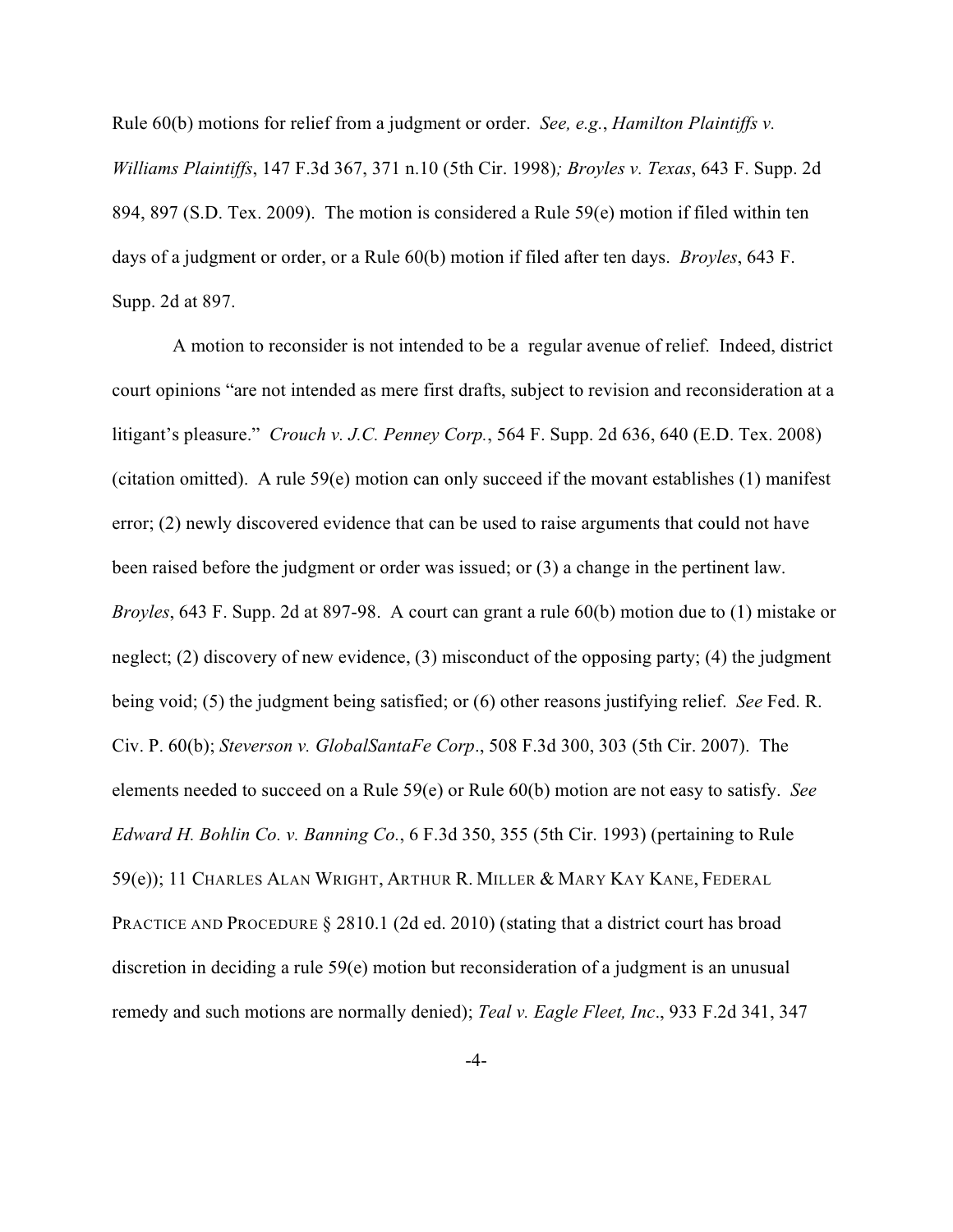(5th Cir. 1991) (pertaining to Rule  $60(b)$ ); 11 CHARLES ALAN WRIGHT, ARTHUR R. MILLER  $&$ MARY KAY KANE, FEDERAL PRACTICE AND PROCEDURE § 2857 (2d ed. 2010) (stating that a district court may impose additional requirements on rule 60(b) motions in order to encourage finality of judgment). The standard of review depends upon how many days after a final order or judgment a motion for reconsideration is filed. *Broyles*, 643 F. Supp. 2d at 897.

#### **2. Analysis**

 In the instant case, the motion for reconsideration was filed eight days after the order to remand was entered, thus rendering it a Rule 59(e) motion to alter or amend judgment. *Broyles*, 643 F. Supp. 2d at 897. In its motion for reconsideration, Wells Fargo does not allege the existence of newly discovered evidence or a change in the pertinent law. *See generally* Def.'s Mot. Thus, even though not specifically asserted by Wells Fargo in its motion for reconsideration, the Court turns its attention to the remaining question of manifest error. *See Broyles*, 643 F. Supp. 2d at 897-98; *Iniekpo v. Avstar Int'l Corp.*, No. SA-07-CV-879-XR, 2010 WL 1190810, at  $*2$  (W.D. Tex. Mar. 25, 2010) (reconsidering an order based on a need to correct manifest error, even though movant failed to state this explicitly as a basis for his motion).

Wells Fargo argues that, "as a policy matter, it may be more appropriate to apply the 'bright line' standard when determining the amount in controversy, rather than a 'facially apparent' standard," in order to promote judicial efficiency and conserve judicial resources. Def.'s Mot.  $\P$  4. The "facially apparent" standard refers to the instance in which a court finds

-5-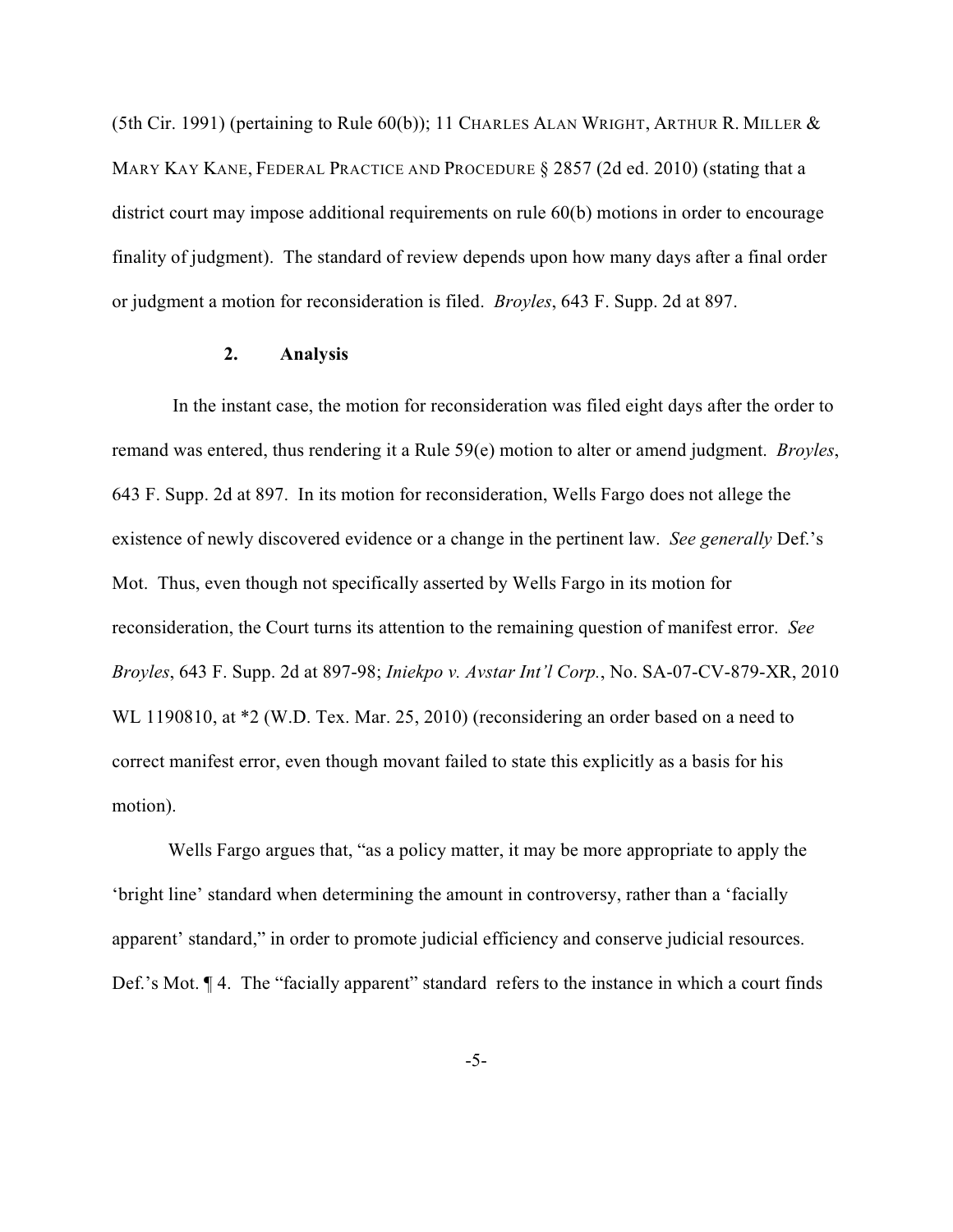that even though an initial pleading does not specifically list damages in excess of \$75,000, there was enough detail to put defendant on notice that the case was removable and the thirty day removal period applies. *Bosky v. Kroger Tex., LP*, 288 F.3d 208, 210 (5th Cir. 2002). The "bright line"standard refers to the instance where the thirty day removal period is only triggered when damages are specifically listed at more than \$75,000. *Chapman v. Powermatic, Inc*., 969 F.2d 160, 163 (5th Cir. 1992). Wells Fargo reasons that the "facially apparent" standard encourages unnecessary removals to federal court, while the "bright line" standard decreases the overall amount of removals and remands, because it requires that damage amounts be explicitly set forth for the amount in controversy requirement to be satisfied. Def.'s Mot. ¶ 4. Wells Fargo cites no new law or precedent in support of this proposition. *Id*. It asks the Court to reconsider the remand order, and use the "bright line" standard instead of the "facially apparent" standard, simply for policy reasons. *Id.* ¶ 5.

But, movant readily admits that, "[i]n its [Remand] Order, this Court carefully and thoughtfully addressed the removal conundrum faced by defendants in diversity jurisdiction cases that arises from the fact that Texas procedure does not require a plaintiff to specify the amount of damages unless ordered to do so." Def.'s Mot. ¶ 1. This Court also notes in its June Order that there is a split in opinion and that it chose the "facially apparent" standard after deliberation, because it is the standard which most district courts in the Fifth Circuit apply. *See* June Order 7. As this Court has considered the controlling law within the circuit and has made a reasoned judgment based on this law, there exists no manifest error and this Court will not reconsider its remand order. *See* BLACK'S LAW DICTIONARY 622 (9th ed. 2009) (defining